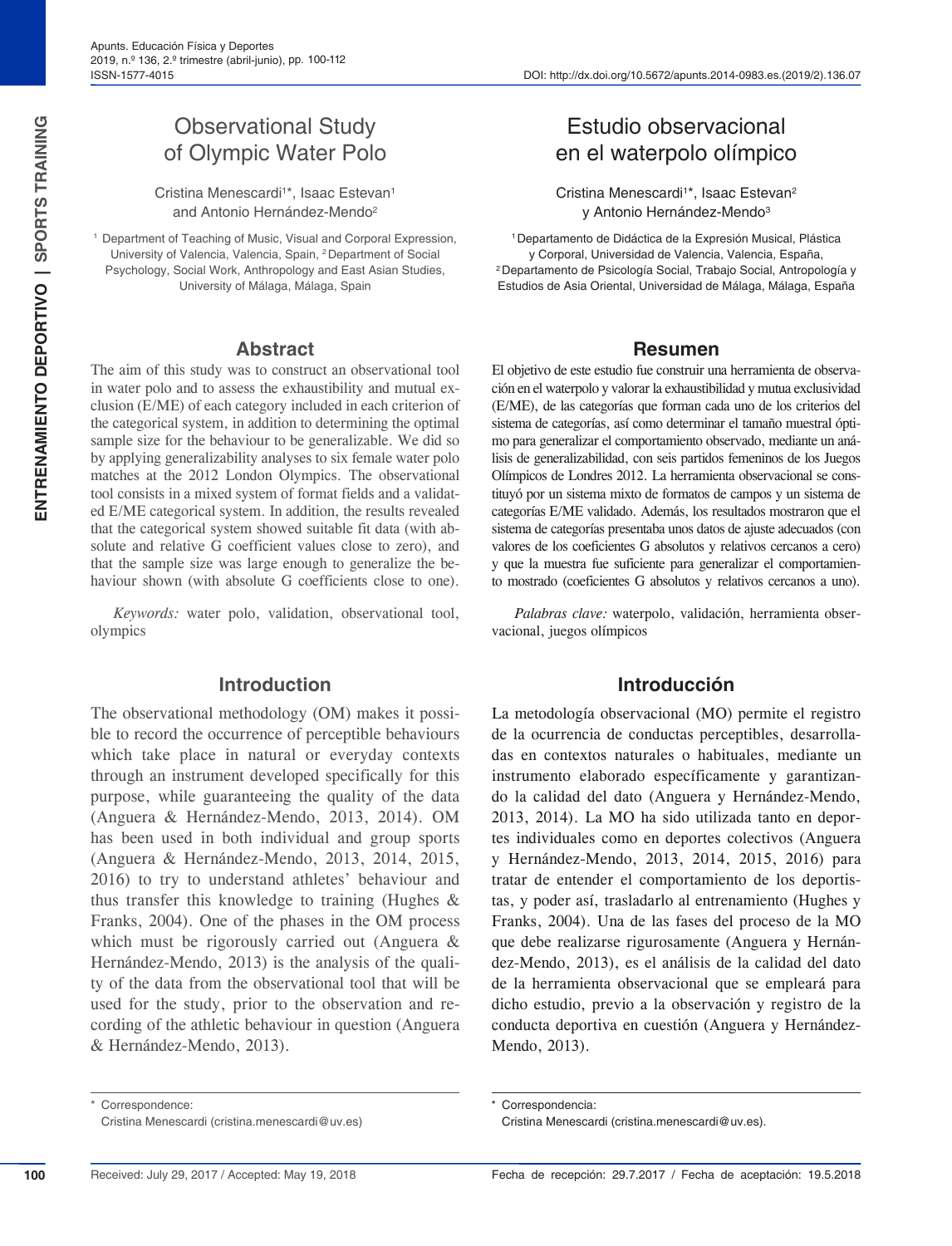The quality analysis not only includes qualitative and quantitative procedures depending on the primary parameters used (frequency, order or duration) (Anguera & Hernández Mendo, 2013) but can also include the use of Generalisability Theory (GT) (Blanco-Villaseñor, Castellano, & Hernández-Mendo, 2000; Blanco-Villaseñor, Castellano, Hernández-Mendo, Sánchez-López, & Usabiaga, 2014). This theory uses the procedures of analysis of variance and experimental designs (Martínez-Arias, 1995), assuming that any measure has infinite sources of variation (called facets) (Cronbach, Gleser, Nanda, & Rajaratnam, 1972). Thus, GT seeks to estimate the components of variance of the different facets that comprise the observational tool, which may be causing errors in the measurement of behaviour, in order to subsequently implement strategies that lower the influence of these sources of error on the measurement (optimisation of the measurement design) (Blanco-Villaseñor et al., 2000, 2014). In order to carry out a generalisability study, the following are needed: (1) to define the facets of the study; (2) to analyse the variance of the scores obtained on the facets of the study; (3) to calculate the components of error; and (4) to optimise the generalisability coefficients (Blanco et al., 2014; Hernández-Mendo, Blanco-Villaseñor, Pastrana, Morales-Sánchez, & Ramos-Pérez, 2016).

The current literature on water polo primarily revolves around analysing the effectiveness of plays in order to ascertain the play situations in which the most goals are scored or the right strategies for improving performance. To accomplish this, the throws made by the players in different micro-situations (numerical equality, numerical superiority, transitions, counterattacks and penalties) have been analysed (Argudo, Alonso, García, & Ruiz, 2007; Lupo, Condello, Capranica, & Tessitore, 2014), as well as according to a variety of variables (the quarter in the match, the kind of throw, the result of the throw, the player who throws, the tactical system used) (Argudo et al., 2007; García, Argudo, & Alonso, 2012) which may explain the success or failure of the teams in competition (Argudo et al., 2007; García et al., 2012; Lupo et al., 2014). A revision of the current literature shows that there is just one study that considers applying OM in water polo to analyse the interactions according to the player's role (Santos, Sarmento, Alves, & Campaniço, 2014). Nonetheless, the number of factors present during a water polo match which can affect it renders it essential to validate an observation system which allows coaches and researchers to have a user-friendly, valid

y includes qualitation-<br>
Education Fisica y and the material control in the particular stress. The particular stress are controlled in the second of the second of the second of the second of the second of the second of the El análisis de calidad, además de incluir procedimientos cualitativos y cuantitativos en función de los parámetros primarios empleados (frecuencia, orden o duración) (Anguera y Hernández Mendo, 2013), puede incluir la utilización de la Teoría de la Generalizabilidad (TG) (Blanco-Villaseñor, Castellano y Hernández-Mendo, 2000; Blanco-Villaseñor, Castellano, Hernández-Mendo, Sánchez-López y Usabiaga, 2014). Esta teoría utiliza los procedimientos del análisis de la varianza y de los diseños experimentales (Martínez-Arias, 1995), asumiendo que cualquier medida posee infinitas fuentes de variación (denominadas facetas) (Cronbach, Gleser, Nanda y Rajaratnam, 1972). Así, la TG busca la estimación de los componentes de varianza de las diversas facetas que componen la herramienta observacional, las cuales pueden estar aportando error a la medición conductual para, posteriormente, implementar estrategias que reduzcan la influencia de estas fuentes de error sobre la medida (optimización del diseño de medida) (Blanco-Villaseñor et al., 2000, 2014). Para el desarrollo de un estudio de generalizabilidad es necesario: (1) definir las facetas de estudio; (2) analizar la varianza de las puntuaciones obtenidas sobre las facetas de estudio; (3) calcular los componentes de error, y (4) optimizar los coeficientes de generalizabilidad (Blanco et al., 2014; Hernández-Mendo, Blanco-Villaseñor, Pastrana, Morales-Sánchez y Ramos-Pérez, 2016).

La revisión de la literatura actual en waterpolo se centra, principalmente, en el análisis de la efectividad de las jugadas para conocer la situación de juego donde se producen más goles o las estrategias adecuadas para conseguir mejorar el rendimiento. Para ello, se han analizado los lanzamientos realizados por los/as jugadores/as en distintas microsituaciones de juego (igualdad numérica, superioridad numérica, transiciones, contraataques y penaltis) (Argudo, Alonso, García y Ruiz, 2007; Lupo, Condello, Capranica y Tessitore, 2014), así como en función de diversas variables (el cuarto del partido, el tipo de lanzamiento, el resultado del mismo, el jugador que desempeña el rol de lanzador, o el sistema táctico empleado) (Argudo et al., 2007; García, Argudo y Alonso, 2012) que podrían explicar el éxito o fracaso de los equipos en competición (Argudo et al., 2007; García et al., 2012; Lupo et al., 2014). La revisión de la literatura actual sugiere que solo hay un estudio que haya contemplado la aplicación de la MO en el waterpolo para el análisis de las interacciones en función del rol del jugador (Santos, Sarmento, Alves y Campaniço, 2014). Con todo ello, la cantidad de factores presentes durante un partido de waterpolo y que pueden afectar al mismo, hace necesario que se valide un sistema de observación que permita a entrenadores e investigadores tener una metodología fácil y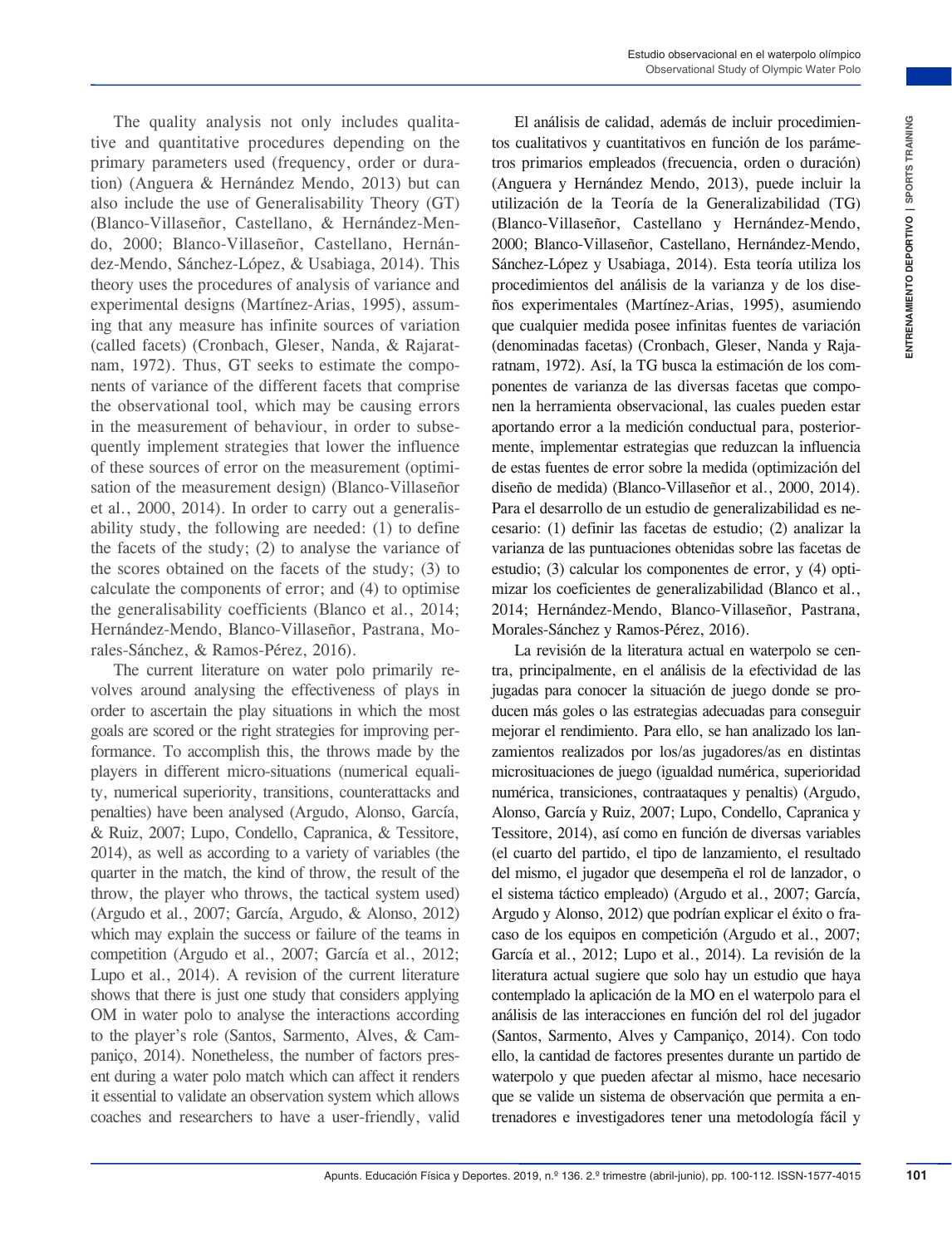For this reason, the objective of this study is to make a generalizability analysis which enables us to determine the precision, reliability and validity of the categorical system created to analyse water polo matches, determining the appropriateness of the categories and the fulfilment of the exhaustiveness and mutual exclusiveness (E/ME) criteria; this will allow future studies to achieve the proper quality and scholarly rigour. Likewise, this analysis will allow the behaviour of water polo players to be described, as well as the optimal sample size required to get numerical structures to be determined, in order to make it generalisable to other situations with similar sample characteristics.

# **Method**

This study used an observational design situated in quadrant IV, meaning that it is nomothetic, monitoring and multidimensional (Anguera, Blanco-Villaseñor, Hernández-Mendo, & Losada, 2011).

## **Participants**

**Design**

Six matches of all of those played in the 2012 London Olympics, chosen by convenience, were analysed: Russia vs. Great Britain (qualifying), Australia vs. Italy (qualifying), Australia vs. Russia (qualifying), Spain vs. Hungary (semi-final), Australia vs. Hungary (third place) and Spain vs. United States (final).

## **Materials and Coding Instrument**

The observational record was made using a mixed system of field formats and a categorical system. The process of constructing the observational tool started with *ad libitum* sampling with the goal of collecting information for making the *ad hoc* tool called the Water Polo Observational Tool (WOT). To define the categories, in addition to bearing in mind previous studies (Argudo et al., 2007; García et al., 2012; Lupo et al., 2014), meetings were held with two experts in sport and science. Finally, the observational tool was made up of 9 criteria and a total of 48 categories (Table 1), with the minimum unit of observation being the attack-defence interaction when a throw is made.

válida para el análisis de los mismos con vistas a la mejora del entrenamiento y rendimiento de los equipos.

Por ello, el objetivo de la presente investigación es realizar un análisis de generalizabilidad que permita determinar la precisión, fiabilidad y validez del sistema de categorías creado para el análisis de los partidos de waterpolo, determinando su adecuación de las categorías y el cumplimiento de criterios de exhaustividad y mutua exclusividad (E/ME); esto conllevará que futuros estudios tengan adecuada calidad y rigor científico. Del mismo modo, este análisis permitiría describir el comportamiento de los/as waterpolistas, así como valorar el tamaño muestral óptimo que se requiere para obtener estructuras numéricas generalizables a otras situaciones con características muestrales similares.

# **Metodología**

#### **Diseño**

En el presente trabajo se utilizó un diseño observacional situado en el cuadrante IV, siendo de carácter nomotético, seguimiento y multidimensional (Anguera, Blanco-Villaseñor, Hernández-Mendo y Losada, 2011).

## **Participantes**

Se analizaron seis partidos, seleccionados por conveniencia, de los disputados en los Juegos Olímpicos de Londres 2012: Rusia vs. Gran Bretaña (clasificación), Australia vs. Italia (clasificación), Australia vs. Rusia (clasificación), España vs. Hungría (semifinal), Australia vs. Hungría (tercer clasificado) y España vs. Estados Unidos (final).

## **Materiales e instrumento de codificación**

El registro observacional se ha realizado utilizando un sistema mixto de formatos de campo y sistema de categorías. El proceso de construcción de la herramienta observacional se inició con un muestreo *ad libitum*, con el objetivo de recoger información para elaborar la herramienta *ad hoc*, denominada Waterpolo Observational Tool (WOT). Para la definición de las categorías, además de tener en cuenta trabajos previos (Argudo et al., 2007; García et al., 2012; Lupo et al., 2014), se mantuvieron varias reuniones con dos expertos en el deporte y ámbito científico. Finalmente, la herramienta observacional estuvo constituida por 9 criterios y un total de 48 categorías (tabla 1), considerándose la unidad mínima de observación la interacción ataque-defensa cuando se realiza un lanzamiento.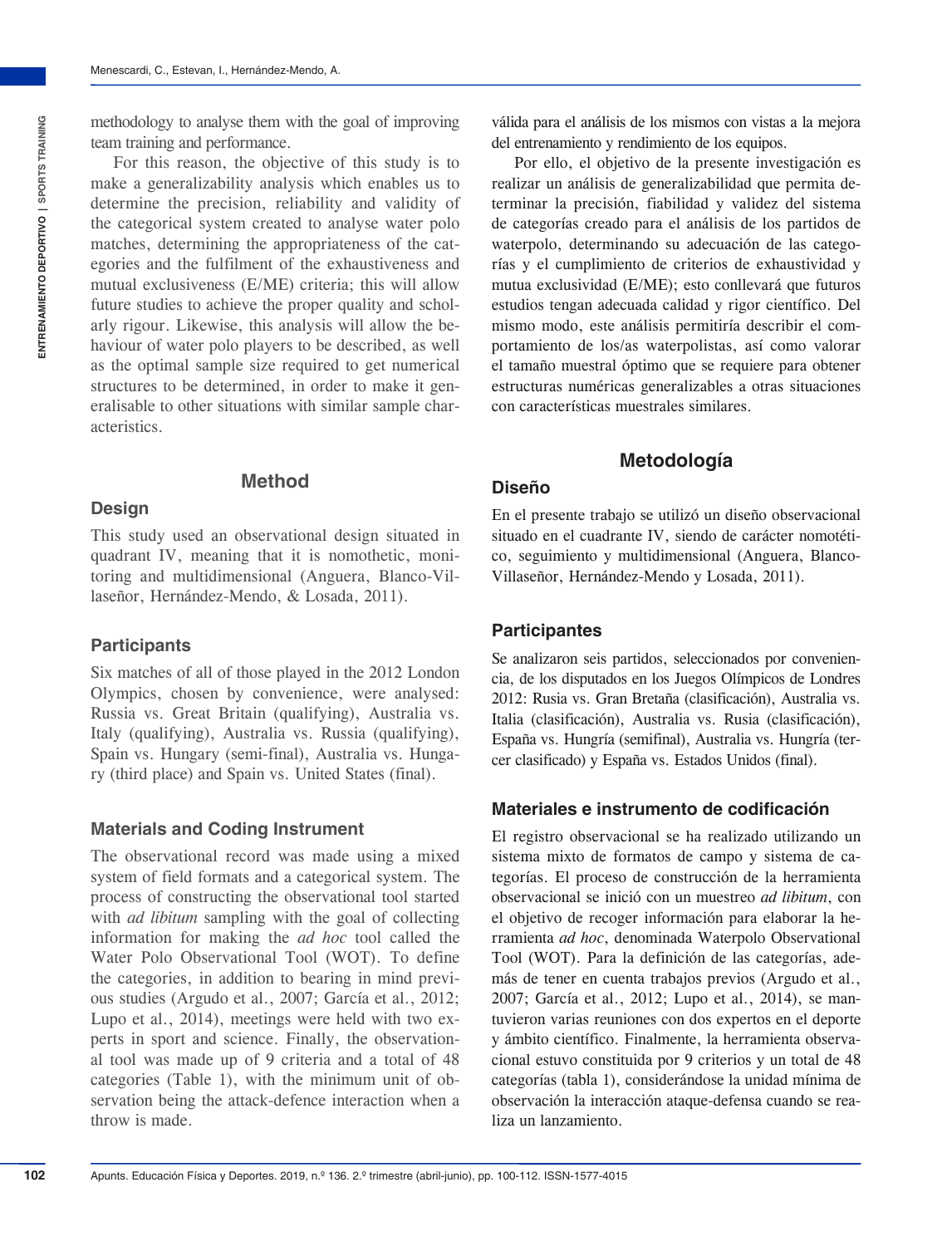| Table 1                           | Tabla 1                           |
|-----------------------------------|-----------------------------------|
| System of criteria and categories | Sistema de criterios y categorías |

| System of criteria and categories                                 |                                                      |                                                                                                                                                                                                                                                                                                                                                                                                                                                                                                                                                                               | Sistema de criterios y categorías                                                                                                                                                                                                                                                                                                                                                                                                                                                                                                                                                                                                                                                |  |  |
|-------------------------------------------------------------------|------------------------------------------------------|-------------------------------------------------------------------------------------------------------------------------------------------------------------------------------------------------------------------------------------------------------------------------------------------------------------------------------------------------------------------------------------------------------------------------------------------------------------------------------------------------------------------------------------------------------------------------------|----------------------------------------------------------------------------------------------------------------------------------------------------------------------------------------------------------------------------------------------------------------------------------------------------------------------------------------------------------------------------------------------------------------------------------------------------------------------------------------------------------------------------------------------------------------------------------------------------------------------------------------------------------------------------------|--|--|
| Criterion<br>Criterio                                             | Category<br>Categoría                                | Categorical core                                                                                                                                                                                                                                                                                                                                                                                                                                                                                                                                                              | Núcleo categorial                                                                                                                                                                                                                                                                                                                                                                                                                                                                                                                                                                                                                                                                |  |  |
| Play<br>micro-<br>situation<br>Microsi-                           | Numerical<br>equality<br>Igualdad<br>numérica        | Situations of numerical equality (even situations)<br>are characterised by an equal number of offensive<br>and defensive players                                                                                                                                                                                                                                                                                                                                                                                                                                              | Las situaciones de igualdad numérica (even situa-<br>tions) se caracterizan por un número igual de juga-<br>dores/as ofensivos/as y defensivos/as                                                                                                                                                                                                                                                                                                                                                                                                                                                                                                                                |  |  |
| tuación de<br>juego                                               | Numerical<br>superiority<br>Superioridad<br>numérica | Situations of numerical superiority (power-play or<br>man-up situations) are those caused by the expul-<br>sion of a player for 20 seconds                                                                                                                                                                                                                                                                                                                                                                                                                                    | Las situaciones de superioridad numérica (power-<br>play o man-up situations) son las causadas por la<br>expulsión de un/a jugador/a durante 20 segundos                                                                                                                                                                                                                                                                                                                                                                                                                                                                                                                         |  |  |
|                                                                   | Transition<br>Transición                             | Transitions start when a team gets back the ball and<br>goes near the other team's goal to start an attack;<br>a throw in these situations is characterised by an<br>offensive player playing far from the defence zone<br>and the other offensive players                                                                                                                                                                                                                                                                                                                    | La transición se da desde el momento en que un<br>equipo recupera el balón y se aproxima hacía la<br>portería contraría para iniciar el ataque; un lanza-<br>miento en dicha situación se caracteriza porque<br>un/a jugador/a ofensivo/a está jugando lejos de la<br>zona de defensa y del resto de jugadores/as ofen-<br>sivos/as                                                                                                                                                                                                                                                                                                                                              |  |  |
|                                                                   | Contraataque                                         | Counterattack Quick transition, strategically occupying the free<br>spaces to create numerical superiority                                                                                                                                                                                                                                                                                                                                                                                                                                                                    | Rápida transición, ocupando estratégicamente los<br>espacios libres para crear una superioridad numérica                                                                                                                                                                                                                                                                                                                                                                                                                                                                                                                                                                         |  |  |
|                                                                   | Penalty<br>Penalti                                   | Play situation characterised by the presence of<br>a thrower in the penalty zone (5 m) in front of<br>the other team's goal, with the goalie under the<br>goal and without any defence that could block the<br>throw                                                                                                                                                                                                                                                                                                                                                          | Situación de juego caracterizada por la presencia<br>de un/a lanzador/a en la zona de penalti (5 m) de-<br>lante de la portería contraria, estando el/la portero/a<br>situado bajo portería y sin ninguna defensa que<br>pueda bloquear el lanzamiento                                                                                                                                                                                                                                                                                                                                                                                                                           |  |  |
| Offensive<br>tactical<br>system<br>Sistema<br>táctico<br>ofensivo | 3:3                                                  | In a 3:3 offensive tactical system with numerical<br>equality, there are 3 players at the 2-metre line<br>(right and left wings and centre) and 3 players at<br>the 5-metre line (right and left flats and point). In<br>situations of numerical inequality, the players may<br>be facing one part of the field of play to help pla-<br>yers from the other part of the field enter or move;<br>this can also vary into a semicircle or it can be on<br>the right or left side of the field of play according<br>to the position occupied by the best throwers on<br>the team | En un sistema táctico ofensivo 3:3 en igualdad nu-<br>mérica, hay 3 jugadores/as situados/as en la línea<br>de 2 m (extremos derecho e izquierdo y boya) y 3<br>jugadores/as en la línea de 5 m (laterales derecho<br>e izquierdo y central). En las situaciones de des-<br>igualdad numérica los/as jugadores/as pueden es-<br>tar orientados/as hacía una parte del campo, para<br>facilitar la entrada o desplazamiento de los/as ju-<br>gadores/as en la otra parte del campo; pudiendo a<br>su vez, variar al semicírculo, o realizarse hacía la<br>zona derecha o izquierda del campo en función de<br>la posición ocupada por los/as mejores lanzadores/<br>as del equipo |  |  |
|                                                                   | 4:2                                                  | In situations of both numerical equality and supe-<br>riority, in a 4:2 system there are 4 players located<br>at the 2-metre line (wings, centre and point) and 2<br>players across from the 5-metre posts                                                                                                                                                                                                                                                                                                                                                                    | Tanto en igualdad como en superioridad numérica,<br>en un sistema 4:2, hay 4 jugadores/as situados/as<br>en la línea de 2 m (extremos, boya y doble boya)<br>y 2 jugadores/as están colocados/as frente a los<br>palos a 5 m                                                                                                                                                                                                                                                                                                                                                                                                                                                     |  |  |
|                                                                   | Other<br>Otro                                        | Any other offensive tactical system which does not<br>fit the explanations above; especially for transitional<br>and counterattack situations where there is no defi-<br>ned tactical system                                                                                                                                                                                                                                                                                                                                                                                  | Otro sistema táctico ofensivo que no se ajuste a las<br>explicaciones anteriores; sobre todo para situacio-<br>nes de transición y contraataque donde no hay un<br>sistema táctico definido                                                                                                                                                                                                                                                                                                                                                                                                                                                                                      |  |  |
| Defensive<br>tactical<br>system<br>Sistema<br>táctico             | Pressing<br>Presionante                              | The pressing defence is characterised by being the<br>most aggressive kind in which the players are face-<br>to-face with their individual opponent, trying to steal<br>the ball from them                                                                                                                                                                                                                                                                                                                                                                                    | La defensa presionante (pressing) se caracteriza<br>por ser la más agresiva donde los jugadores/as es-<br>tán en una situación de cara a cara con su oponen-<br>te individual, intentando robarles el balón                                                                                                                                                                                                                                                                                                                                                                                                                                                                      |  |  |
| defensivo                                                         | Zone 1-2<br>Zona 1-2                                 | This defence is characterised by double defensive<br>tagging (on the right side of the field of play) against<br>the centre                                                                                                                                                                                                                                                                                                                                                                                                                                                   | Esta defensa se caracteriza por un doble marcaje<br>(en la zona derecha del campo) defensivo sobre el<br>jugador boya                                                                                                                                                                                                                                                                                                                                                                                                                                                                                                                                                            |  |  |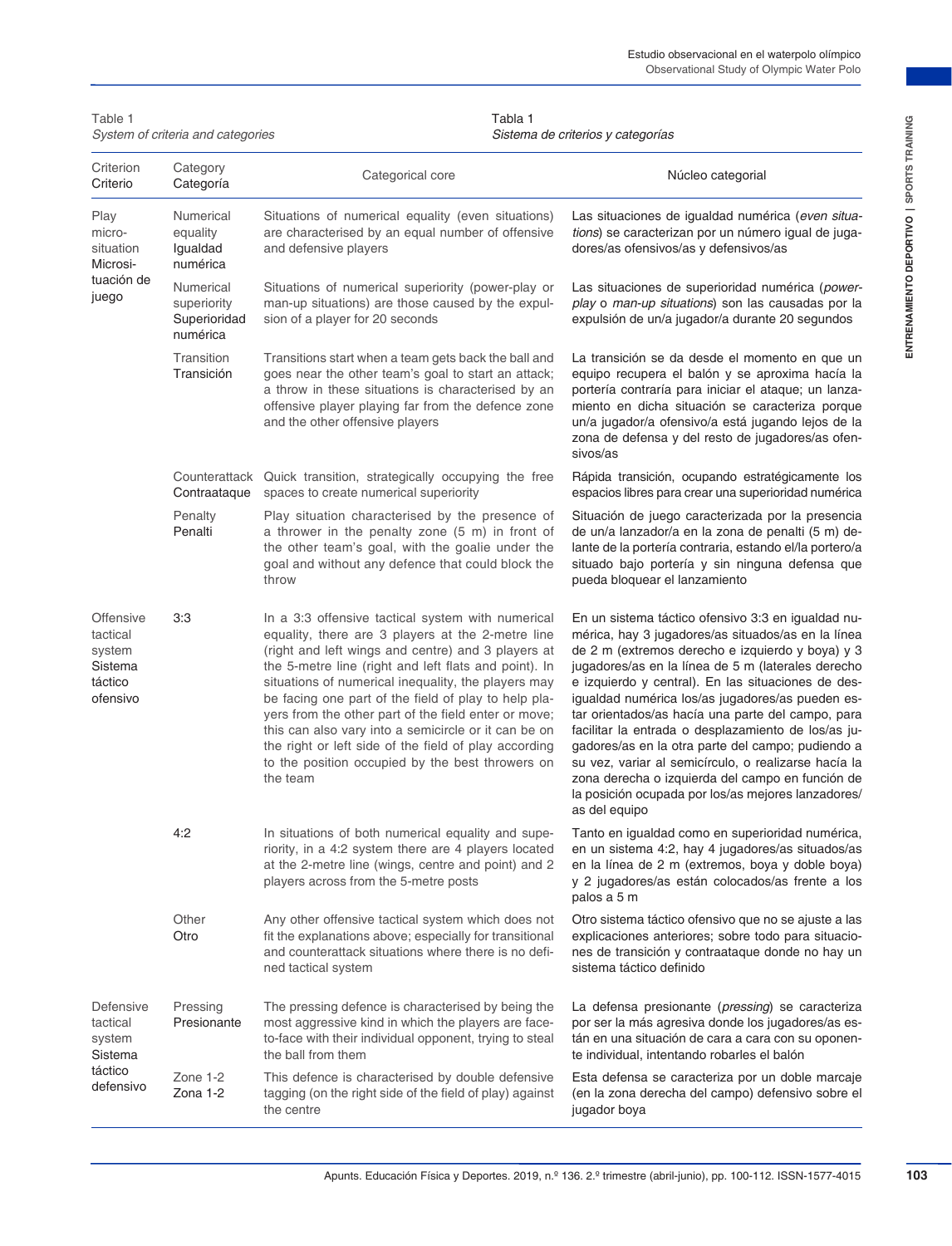| Table 1<br>(Continuation)                                          |                              | Tabla 1<br>(Continuación)                                                                                                                                                                                                                                                                                                   |                                                                                                                                                                                                                                                                                                                                    |
|--------------------------------------------------------------------|------------------------------|-----------------------------------------------------------------------------------------------------------------------------------------------------------------------------------------------------------------------------------------------------------------------------------------------------------------------------|------------------------------------------------------------------------------------------------------------------------------------------------------------------------------------------------------------------------------------------------------------------------------------------------------------------------------------|
| Criterion<br>Criterio                                              | Category<br>Categoría        | Categorical core                                                                                                                                                                                                                                                                                                            | Núcleo categorial                                                                                                                                                                                                                                                                                                                  |
| Defensive<br>tactical<br>system<br>Sistema<br>táctico<br>defensivo | Zone 2-3-4<br>Zona 2-3-4     | This defence is characterised by double defensive<br>tagging against the centre of the defending players<br>in positions 2, 3 and 4. Depending on the zone in<br>the field of play where the ball is, the defender doing<br>this double-tagging can change (the one opposite to<br>the zone where the ball is being played) | Defensa caracterizada por un doble marcaje sobre<br>el jugador boya de los/as jugadores/as defensores/<br>as de las posiciones 2, 3 y 4. En función de la zona<br>del campo donde se encuentre el balón será un de-<br>fensor u otro el que realizará dicho doble marcaje (el<br>opuesto a la zona donde se esté jugando el balón) |
|                                                                    | Zone 4-5<br>Zona 4-5         | This defence is characterised by double defensive<br>tagging (on the left side of the field of play) against<br>the centre                                                                                                                                                                                                  | Defensa caracterizada por un doble marcaje (en<br>la zona izquierda del campo) defensivo sobre el/la<br>jugador/a boya                                                                                                                                                                                                             |
|                                                                    | M                            | This defence is characterised by double defensive<br>tagging, in this case by the centre on the defending<br>team (who has to be defending the point of the<br>attacking team in the case of individual defence)                                                                                                            | Defensa caracterizada por un doble marcaje, rea-<br>lizado en este caso por el/la jugador/a boya del<br>equipo defensor (quien debería estar realizando<br>una defensa sobre el central del equipo atacante<br>en caso de una defensa individual)                                                                                  |
|                                                                    | Clustered<br>Agrupados       | In cluster defence, the players are across from the<br>goalie raising their arms, usually arranged in lines<br>following a 3:2 system. This defence is common in<br>situations of numerical inferiority                                                                                                                     | En la defensa agrupada (cluster), los jugadores se<br>sitúan delante de la portería contraria levantando el<br>brazo, normalmente organizados por líneas acorde<br>a un sistema 3:2. Defensa propia de las situaciones<br>de inferioridad numérica                                                                                 |
|                                                                    | Anticipating<br>Anticipación | In this defence, the defenders are among the<br>throwing players (5-metre line) in a dynamic situa-<br>tion trying to steal the ball                                                                                                                                                                                        | En esta defensa (anticipating), los defensores se<br>sitúan entre los/as jugadores/as lanzadores/as (lí-<br>nea de 5m), en una situación dinámica para intentar<br>robar el balón                                                                                                                                                  |
|                                                                    | Other<br>Otro                | Grouping not included in the previous ones, usually<br>used for transitional and counterattack situations                                                                                                                                                                                                                   | Agrupación no contemplada en los anteriores, nor-<br>malmente utilizada para situaciones de transición y<br>contraataque                                                                                                                                                                                                           |
| Goalie<br>position                                                 | Centre<br>Central            | Position of the goalie in the centre of the goal                                                                                                                                                                                                                                                                            | Posición del portero/a en el centro de portería                                                                                                                                                                                                                                                                                    |
| Posición<br>del portero                                            | Left<br>Izquierda            | Position of the goalie towards the left side of the<br>field of play (with the goalie facing the players with<br>roles 4 and 5 on the attacking team)                                                                                                                                                                       | Posición del/de la portero/a hacía la zona izquierda<br>del campo (estando el/la portero/a orientado/a a los/<br>as jugadores/as con roles 4 y 5 del equipo en ataque)                                                                                                                                                             |
|                                                                    | Right<br>Derecha             | Position of the goalie towards the right side of the<br>field of play (with the goalie facing the players with<br>roles 1 and 2 on the attacking team)                                                                                                                                                                      | Posición del/de la portero/a hacía la zona derecha<br>del campo (estando el/la portero/a orientado/a a<br>los/as jugadores/as con roles 1 y 2 del equipo en<br>ataque)                                                                                                                                                             |
| Action prior<br>to the throw<br>Acción<br>previa al<br>lanzamiento | Pass<br>Pase                 | Passing occurs when the player who has the ball<br>is facing a pressing defence or does not find a gap<br>between the goal and the goalie on the other team<br>where they can throw the ball, so they are forced<br>to pass it                                                                                              | El rol de pasador/a se da cuando el/la jugador/a<br>que tiene el balón se encuentra ante una defensa<br>presionante o no encuentra hueco entre la portería<br>y el/la portero/a contrario/a donde lanzar el balón,<br>siendo obligado/a a pasar el balón                                                                           |
|                                                                    | Foul<br>Falta                | An ordinary foul punished with a free throw (from<br>outside 5 m) usually caused by interfering with or<br>supporting oneself on a member of the other team<br>or hindering their freedom of movement. It is deter-<br>mined by the referee's signal                                                                        | La falta ordinaria castigada con un tiro libre (desde<br>fuera de 5 m) normalmente causada por estorbar o<br>apoyarse en un contrario o impedir su libertad de<br>movimientos, viene determinada por la señal del<br>árbitro                                                                                                       |
|                                                                    | Entry<br>Entrada             | The player makes a move to get into a favourable<br>position to receive the ball (and after trying to throw)<br>or to break the defensive system and create the op-<br>portunity for another player to throw                                                                                                                | El/la jugador/a realiza un desplazamiento para con-<br>seguir una posición favorable donde recepcionar el<br>balón (y después tratar de lanzar) o para romper<br>el sistema defensivo y crear la oportunidad de que<br>otro/a jugador/a lance                                                                                      |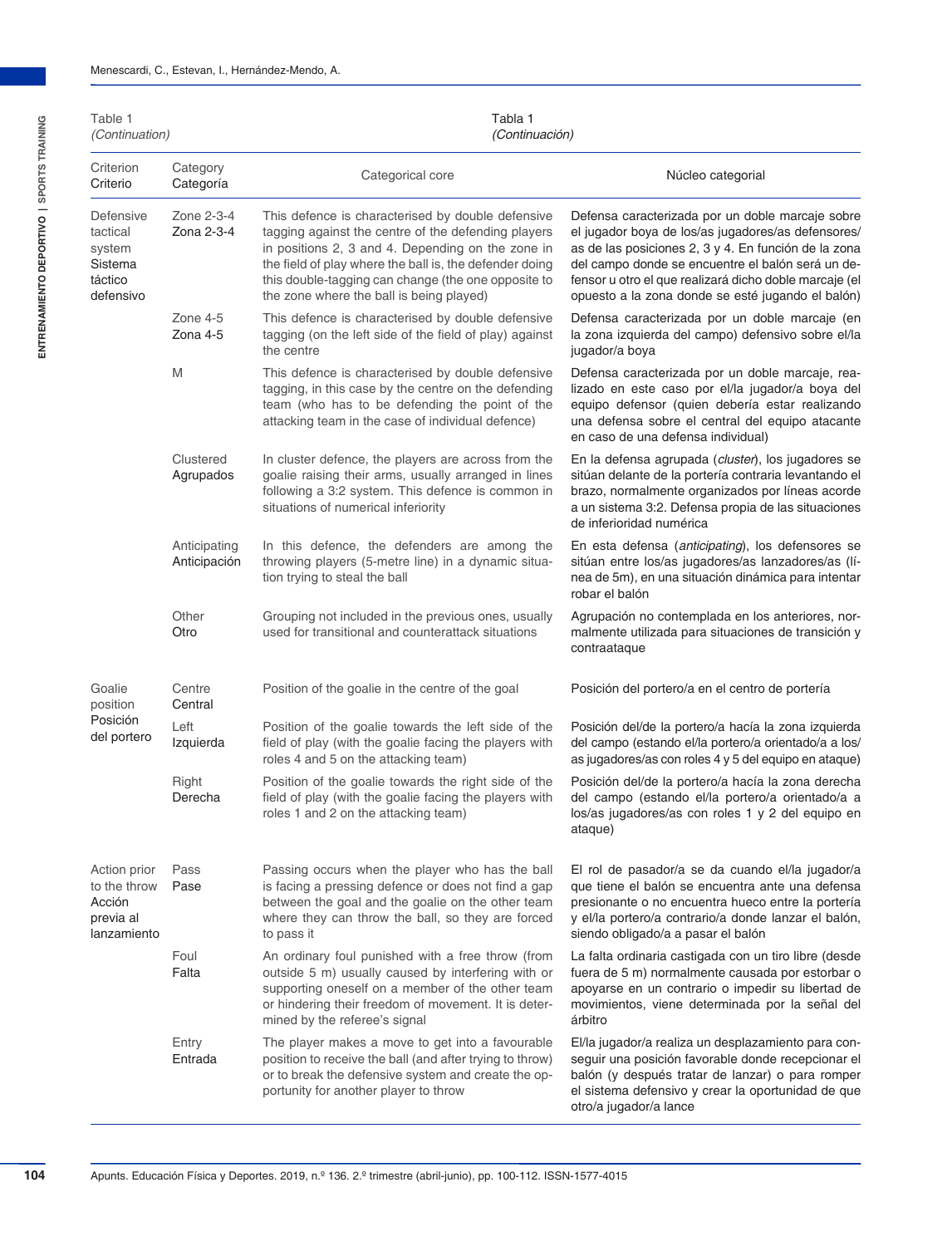| ï                                                        |
|----------------------------------------------------------|
|                                                          |
|                                                          |
| i                                                        |
| ï<br>í<br>í<br>í<br>ı<br>ï<br>í<br>ï<br>ı<br>ī<br>i<br>ı |

| Table 1<br>(Continuation)                                          |                               | Tabla 1<br>(Continuación)                                                                                                                                                                                                                                                                                                                                      |                                                                                                                                                                                                                                                                                                                                                                                            |  |  |  |  |
|--------------------------------------------------------------------|-------------------------------|----------------------------------------------------------------------------------------------------------------------------------------------------------------------------------------------------------------------------------------------------------------------------------------------------------------------------------------------------------------|--------------------------------------------------------------------------------------------------------------------------------------------------------------------------------------------------------------------------------------------------------------------------------------------------------------------------------------------------------------------------------------------|--|--|--|--|
| Criterion<br>Criterio                                              | Category<br>Categoría         | Categorical core                                                                                                                                                                                                                                                                                                                                               | Núcleo categorial                                                                                                                                                                                                                                                                                                                                                                          |  |  |  |  |
| Action prior<br>to the throw<br>Acción<br>previa al<br>lanzamiento | Throw<br>Lanzamiento          | Given that the role of thrower exists, it is possible<br>for the player to throw the ball towards the goal and<br>it bounces off the posts on the other side's goal,<br>leading to a ball bounce situation; the team then has<br>another 30 seconds of possession to try another<br>play and successfully score a goal                                         | Dado que existe el rol de lanzador, es posible que<br>el/la jugador/a lance el balón hacía portería y éste<br>rebote en los postes de la portería contraria, dán-<br>dose una situación de rebote del balón, volviendo<br>a tener 30 s de posesión para realizar nuevamente<br>otra jugada y conseguir una finalización exitosa                                                            |  |  |  |  |
| Kind of<br>throw<br>Tipo de<br>lanzamiento                         | <b>Tense</b><br>Tenso         | Powerful direct throw from the armed position, exe-<br>cuting the action by moving the arm from back to<br>front, releasing the ball after flexing the wrist with<br>the elbow extended in front, parallel to the surface<br>of the water. The throw is usually in a straight line,<br>parallel to the surface of the water.                                   | Lanzamiento directo potente realizado desde la po-<br>sición de armado y ejecutando la acción mediante<br>la traslación del brazo de atrás hacía adelante,<br>dejando salir el balón tras la flexión de muñeca,<br>con el codo extendido anteriormente y paralelo a la<br>superficie del agua. Normalmente el lanzamiento<br>tiene una trayectoria recta y paralela a la lámina<br>de agua |  |  |  |  |
|                                                                    | Bounce throw<br>Con bote      | Powerful spike towards the surface of the water with<br>the goal of getting the ball to bounce on it and shift<br>its course, which can cause some confusion in the<br>goalie on the other team                                                                                                                                                                | Lanzamiento potente en picado hacía la lámina de<br>agua con el objetivo de que el balón bote sobre la<br>superficie del agua y cambie su trayectoria, pudien-<br>do causar confusión en el portero o la portera del<br>equipo contrario                                                                                                                                                   |  |  |  |  |
|                                                                    | <b>Backwards</b><br>Del revés | Throw common from the centre with their back fa-<br>cing the goal, which starts from holding it from abo-<br>ve or with the forearm and throwing it towards the<br>goal with rapid pronation                                                                                                                                                                   | Lanzamiento característico del jugador/a boya,<br>situado/a de espaldas a portería, que parte de<br>un agarre superior o de antebrazo y con una<br>pronación rápida de la mano lo dirige hacía la<br>portería                                                                                                                                                                              |  |  |  |  |
|                                                                    | Overhand<br>Cuchara           | Throw common from the centre in which they don't<br>catch the ball, and control of it comes from holding it<br>from the bottom and projecting it in a circular move-<br>ment from the water to the other team's goal                                                                                                                                           | Lanzamiento característico del jugador/a boya don-<br>de no coge el balón, el control del mismo se realiza<br>mediante un agarre inferior y se proyecta, con un<br>movimiento circular, desde el agua hasta la portería<br>contraria                                                                                                                                                       |  |  |  |  |
|                                                                    | Arc<br>Vaselina               | Throw characterised by not being very power-<br>ful, which creates a parabola that goes above the<br>heads of the defensive players, making it impossi-<br>ble for them to block it, and it usually is aimed at<br>the upper, less accessible part of the goal since it<br>comes at a better angle to score a goal with another<br>kind of throw (i.e., tense) | Lanzamiento que se caracteriza por ser poco po-<br>tente, el cual crea una parábola que pasa por enci-<br>ma de los/as jugadores/as defensores/as, imposi-<br>bilitando el bloqueo de este y que normalmente se<br>dirige a las zonas más altas de la portería, y menos<br>accesibles, por tener mejor ángulo para marcar gol,<br>con otro tipo de lanzamiento (tenso)                     |  |  |  |  |
|                                                                    | Other<br>Otro                 | Throws not included in the previous categories<br>(e.g., Bozsi, Swedish, tap, etc.)                                                                                                                                                                                                                                                                            | Lanzamientos no contemplados en las categorías<br>anteriores (bozsi, sueco, palmeos, etc.)                                                                                                                                                                                                                                                                                                 |  |  |  |  |
| Role of<br>the player<br>Rol del<br>jugador                        | P <sub>1</sub>                | Right wing. Player at the 2-metre line on the right<br>side of the field of play and bit further (approxima-<br>tely 1 metre towards the bench) from the first post of<br>the other team's goal                                                                                                                                                                | Extremo derecho. Jugador/a situado/a en la línea<br>de 2 m en la zona derecha del campo y un poco<br>más alejado (aproximadamente 1 m hacía el ban-<br>quillo) del primer palo de la portería contraria                                                                                                                                                                                    |  |  |  |  |
|                                                                    | P <sub>2</sub>                | Right flat. Player at the 5-metre line on the right side<br>of the field of just across from the first post of the<br>other team's goal (the first post meaning the one<br>closest to the bench)                                                                                                                                                               | Lateral derecho. Jugador/a situado/a en la línea<br>de 5 m en la zona derecha del campo justo en-<br>frente del primer palo de la portería contraria (en-<br>tendiendo el primer palo como el más cercano al<br>banquillo)                                                                                                                                                                 |  |  |  |  |
|                                                                    | P <sub>3</sub>                | Point, defence of the centre. Player located appro-<br>ximately 6 metres away and centred with regard to<br>the other team's goal                                                                                                                                                                                                                              | Central, defensa del boya. Jugador/a que se coloca<br>aproximadamente a 6 m y centrado/a con respecto<br>a la portería contraria                                                                                                                                                                                                                                                           |  |  |  |  |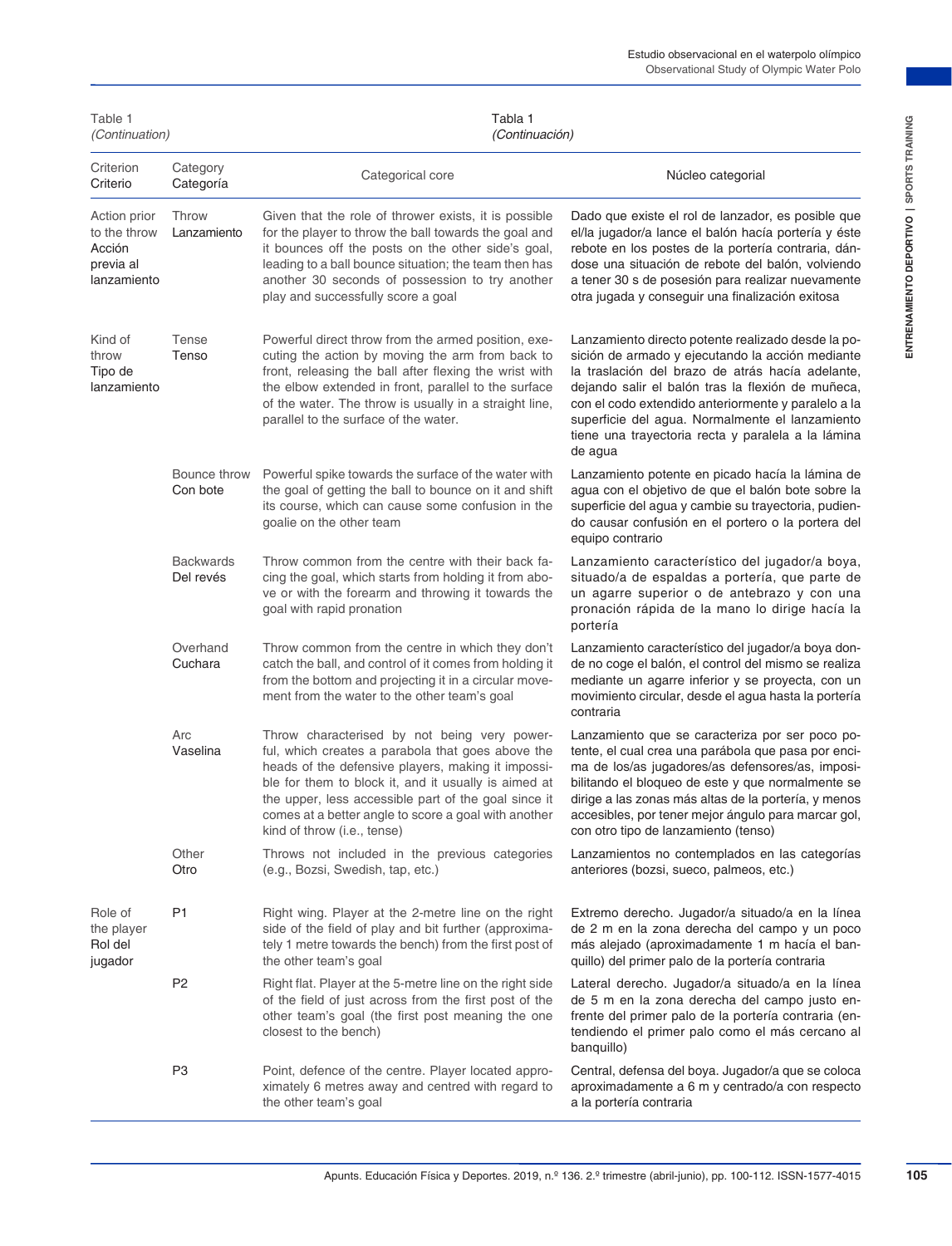| Table 1<br><i>(Continuation)</i> |                                  | Tabla 1<br>(Continuación)                                                                                                                                                                            |                                                                                                                                                                                                                   |  |  |  |  |
|----------------------------------|----------------------------------|------------------------------------------------------------------------------------------------------------------------------------------------------------------------------------------------------|-------------------------------------------------------------------------------------------------------------------------------------------------------------------------------------------------------------------|--|--|--|--|
| Criterion<br>Criterio            | Category<br>Categoría            | Categorical core                                                                                                                                                                                     | Núcleo categorial                                                                                                                                                                                                 |  |  |  |  |
| Role of<br>the player<br>Rol del | P <sub>4</sub>                   | Left flat. Player at the 5-metre line on the left side of<br>the field of just across from the second post of the<br>other team's goal                                                               | Lateral izquierdo. Jugador/a situado/a en la línea de<br>5 m en la zona izquierda del campo justo enfrente<br>del segundo palo de la portería contraria                                                           |  |  |  |  |
| jugador                          | P <sub>5</sub>                   | Left wing. Player at the 2-metre line on the left side<br>of the field of play and bit further (approximately 1)<br>from the second post of the other team's goal                                    | Extremo izquierdo. Jugador/a situado/a en la línea<br>de 2 m en la zona izquierda del campo y un poco<br>más alejado (aproximadamente 1 m) del segundo<br>palo de la portería contraria                           |  |  |  |  |
|                                  | P <sub>6</sub>                   | Centre forward. Player at the 2-metre line centred<br>with regard to the other team's goal                                                                                                           | Boya (center forward), jugador/a situado/a en la lí-<br>nea de 2 m y centrado con respecto a la portería<br>contraria                                                                                             |  |  |  |  |
| Throwing                         | 1                                | Upper right zone                                                                                                                                                                                     | Zona superior derecha                                                                                                                                                                                             |  |  |  |  |
| zone<br>Zona de                  | 2                                | Lower right zone                                                                                                                                                                                     | Zona inferior derecha                                                                                                                                                                                             |  |  |  |  |
| lanzamiento                      | 3                                | Lower central zone                                                                                                                                                                                   | Zona inferior central                                                                                                                                                                                             |  |  |  |  |
|                                  | 4                                | Lower left zone                                                                                                                                                                                      | Zona inferior izquierda                                                                                                                                                                                           |  |  |  |  |
|                                  | 5                                | Upper left zone                                                                                                                                                                                      | Zona superior izquierda                                                                                                                                                                                           |  |  |  |  |
|                                  | 6                                | Upper central zone                                                                                                                                                                                   | Zona superior central                                                                                                                                                                                             |  |  |  |  |
|                                  | Other<br>Otra                    | Another zone not included in the previous ones<br>(balls which leave from the goal or blocked balls<br>where a clear throwing zone cannot be determined)                                             | Otra zona no contemplada en las anteriores (balo-<br>nes que van fuera de portería o balones bloquea-<br>dos en los cuales no podía establecerse una zona<br>de lanzamiento clara)                                |  |  |  |  |
| Result<br>Resultado              | Goal<br>Gol                      | Well-directed throw to the other team's goal (within<br>the posts) which is not stopped or blocked, and<br>which does not hit the goal posts, leading to an in-<br>crease in the score of the scorer | Lanzamiento bien dirigido a la portería contraría<br>(dentro de palos) que no es parado, ni bloqueado<br>y que no da en los postes de la portería, producien-<br>dose un aumento del tanteo en el propio marcador |  |  |  |  |
|                                  | Stop<br>Parado                   | Ball that is blocked or stopped by the goalie                                                                                                                                                        | Balón bloqueado o parado por el portero                                                                                                                                                                           |  |  |  |  |
|                                  | <b>Block</b><br><b>Bloqueado</b> | Stopped or intercepted by a defensive player                                                                                                                                                         | Detenido o interceptado por algún jugador/a defen-<br>sivo/a.                                                                                                                                                     |  |  |  |  |
|                                  | Post<br>Poste                    | Poorly directed ball which hits the posts or crosspie-<br>ce of the other team's goal                                                                                                                | Balón mal direccionado que impacta en los postes<br>o travesaño de la portería contraria                                                                                                                          |  |  |  |  |
|                                  | Fuera                            | Out of bounds Poorly directed ball landing outside the other team's<br>goal                                                                                                                          | Balón mal direccionado, fuera de la portería con-<br>traria                                                                                                                                                       |  |  |  |  |
|                                  | Cancelled<br>Anulado             | Ball which enters the other team's goal but is can-<br>celled by the referee since it would not have been<br>legally earned                                                                          | Balón que entra dentro de la portería contraria pero<br>cuyo resultado es anulado por el árbitro ya que no<br>se habría realizado en una situación licita de gol                                                  |  |  |  |  |

The observations were made using the HOISAN software (Hernández-Mendo, López-López, Castellano, Morales-Sánchez, & Pastrana, 2012). The data were analysed using the SAS statistical software (SAS Institute Inc., 1999), and the SAGT software (Hernández-Mendo et al., 2016) was used to develop the generalizability analyses.

Las observaciones se realizaron con el programa HOISAN (Hernández-Mendo, López-López, Castellano, Morales-Sánchez y Pastrana, 2012). Los datos fueron analizados usando el paquete estadístico SAS (SAS Institute Inc., 1999) y el programa SAGT (Hernández-Mendo et al., 2016) se utilizó para el desarrollo de los análisis de generalizabilidad.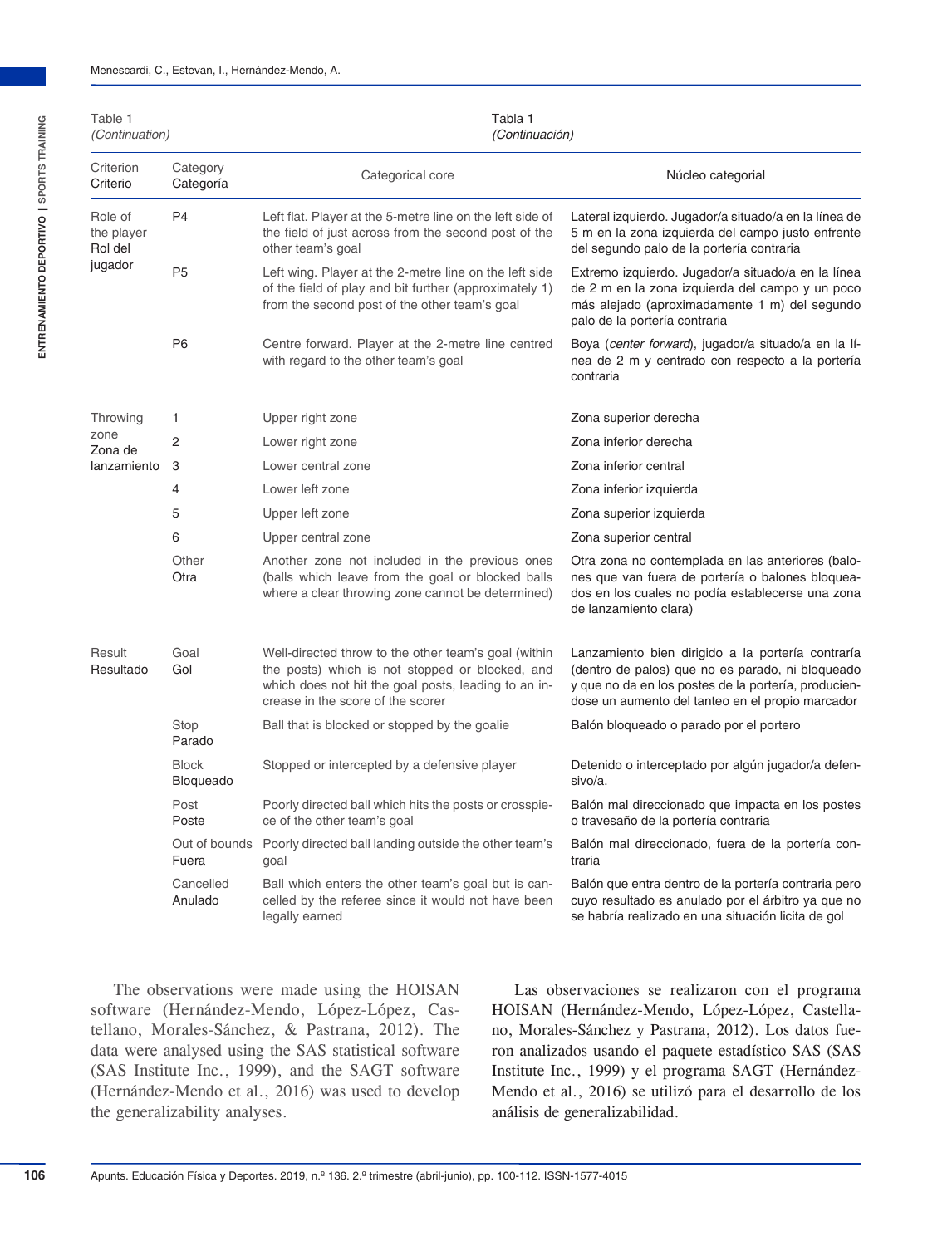#### **Procedure**

The recordings of the water polo matches were gotten from the official DVDs from the 2012 London Olympics. The water polo matches were analysed with an observer, following previous studies (Lupo et al., 2014). The intra-observer concordance coefficients (Cohen's kappa) were determined by observing the same match twice (Anguera, 1990; Lupo et al., 2014), yielding an index of 0.88, which is higher than the minimum acceptable of 0.80 (García et al., 2012). Throughout the observation, lack of observability was never more than 10% of the total match time (Anguera, 1990). Likewise, intra-session constancy was guaranteed (Anguera & Hernández-Mendo, 2013).

#### **Statistical Analysis**

A variance components analysis was performed by least squared procedures (VARCOMP Type I) and maximum likelihood (GLM - General Linear Model), in order to later carry out a generalizability analysis with a two-faceted orthogonal model: categories  $[C]$  and teams  $[T]$ ,  $(C^*T)$ . Within this model, two measurement plans were determined. The C/T model revealed the degree of generalisability of the teams' behaviour, while the T/C model revealed the goodness of fit of the categories in the observational system. If the results show a concurrence of categories of different criteria (where the G coefficients would tend towards 1 in the T/C model), since the WOT is a mixed system of format fields and a categorical intracriterion but not intercriterion E/ME system, a subsequent generalizability analysis was performed in each of the criteria to ascertain the criteria of exhaustiveness and mutual exclusiveness (E/ME) of the categories.

## **Results**

Via the variance components analysis by least squared procedures (VARCOMP Type I) and maximum likelihood (GLM - General Linear Model), it was found that the residual error is the same in both procedures. Therefore, it is assumed that the sample is linear, normal and homoscedastic (Hemmerle & Hartley, 1973; Searle, Casella, & McCulloch, 1992). In addition, it

#### **Procedimiento**

Las grabaciones de los partidos de waterpolo fueron obtenidas a partir de los DVD oficiales de los Juegos Olímpicos de Londres 2012. El análisis de los partidos de waterpolo se realizó con un observador siguiendo investigaciones previas (Lupo et al., 2014). La determinación de los coeficientes de concordancia intraobservador (kappa de Cohen), se realizaron observando el mismo partido dos veces (Anguera, 1990; Lupo et al., 2014), obteniéndose un índice de 0.88, superior al mínimo aceptable de 0.80 (García et al., 2012). A lo largo de la observación, la inobservabilidad no superó el diez por ciento del tiempo de total de partido (Anguera, 1990). Asimismo, se garantizó la constancia intrasesional (Anguera y Hernández-Mendo, 2013).

## **Análisis estadístico**

**Entity From the Procedimies to the SIVD of historical control the CMOS (abril-game) and a briling the law the source of the single of the single scan and the single of the single of the single control of the single contro** Se realizó un análisis de componentes de varianza por procedimientos de mínimos cuadrados (VARCOMP Tipo I) y de Máxima Verosimilitud (GLM - General Linear Model), para posteriormente, llevar a cabo un análisis de generalizabilidad con un modelo ortogonal de dos facetas, categorías [C] y equipos [E], (C\*E). Dentro de este modelo, se han configurado dos planes de medida. El modelo C/E permite conocer el grado de generalizabilidad del comportamiento de los equipos, y el modelo E/C permite conocer la bondad de ajuste de las categorías del sistema observacional. En caso de que los resultados muestren una coocurrencia de categorías de diferentes criterios (donde los coeficientes G tenderían a 1 en el modelo E/C), ya que el WOT es un sistema mixto de formatos de campos y un sistema de categorías E/ME intracriterio pero no intercriterio, se efectuará un posterior análisis de generalizabilidad en cada uno de los criterios para conocer los criterios de exhaustividad y mutua exclusividad (E/ME) de las categorías.

# **Resultados**

A través del análisis de componentes de varianza por procedimientos de mínimos cuadrados (VARCOMP Tipo I) y de máxima verosimilitud (GLM), se comprobó que el error residual es similar en ambos procedimientos. Así pues, se asume que la muestra es lineal, normal y homocedástica (Hemmerle y Hartley, 1973; Searle, Casella y McCulloch, 1992). Además se comprobó que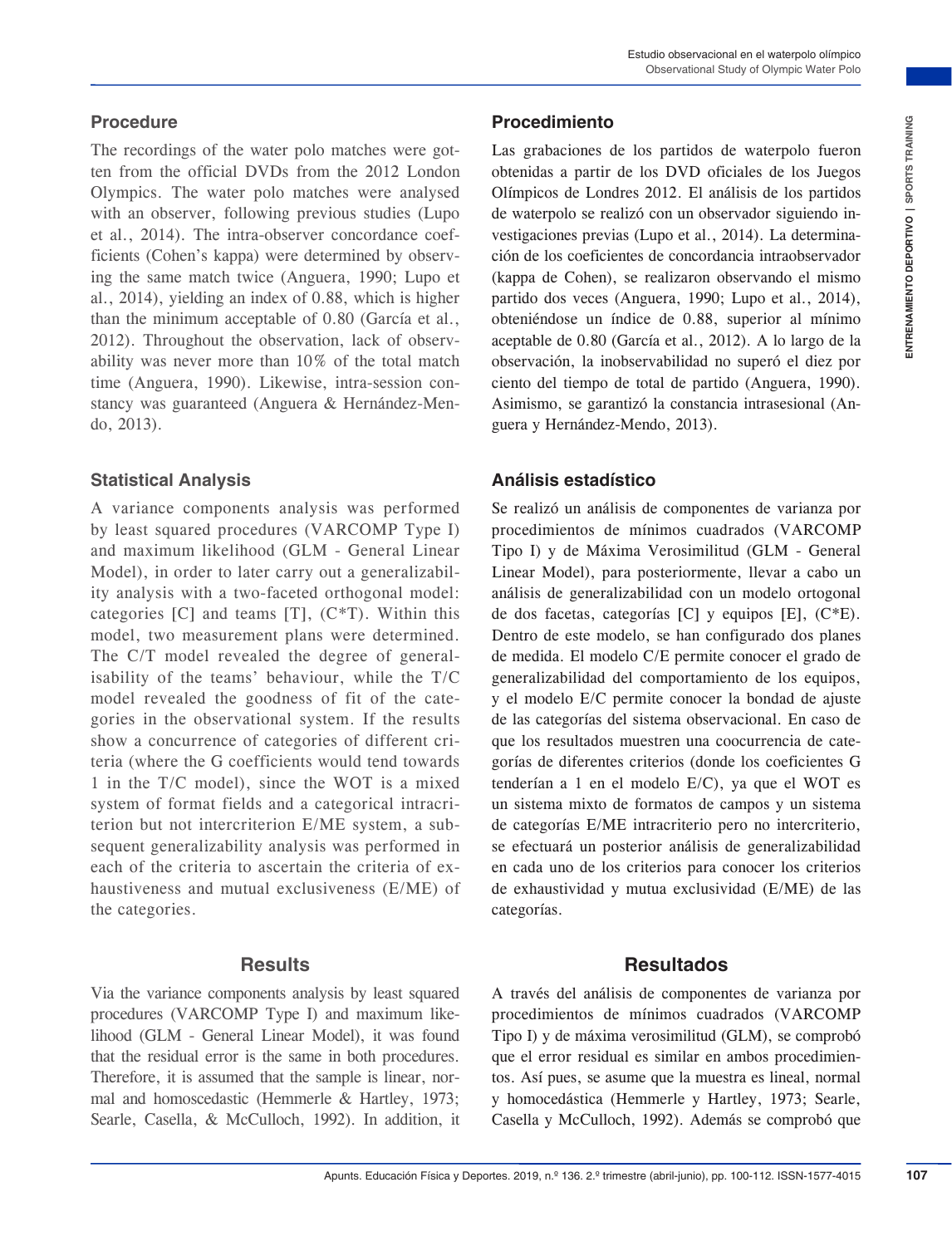**108**

Table 2 *Variance analysis and generalisability with the C\*T model for the system of categories* 

#### Tabla 2

| Análisis de varianza y de generalizabilidad con el modelo C*E |
|---------------------------------------------------------------|
| para el sistema de categorias                                 |

| Source                           | Fuente                   | SS<br>SC            | DF<br>GL   | F-value<br>F-valor | $Pr$ > F |                | C/T model<br>Modelo C/E |
|----------------------------------|--------------------------|---------------------|------------|--------------------|----------|----------------|-------------------------|
| Model                            | Modelo                   | 17015.06            | 247        | 9.81               | < 0.01   | e <sup>2</sup> | 0.98                    |
| Categories [C]<br>Categorias [C] |                          | 13131.29            | 43         | 43.49              | < 0.01   | Φ              | 0.98                    |
| Team [T]                         | Equipo [E]               | 279.29              | 6          | 6.63               | < 0.01   |                | T/C model   Modelo E/C  |
| $C^*T$                           | $C^*E$                   | 995.51              | 198        | 0.72               | 0.99     | e <sup>2</sup> | 0.96                    |
| Error<br><b>Total corrected</b>  | Error<br>Total corregido | 1783.71<br>18798.77 | 254<br>501 | $R^2 = 0.90$       |          | Φ              | 0.49                    |

*Note.*  $DF =$  degrees of freedom,  $SS =$  sum of squares (Type III ANOVA),  $e^2 =$ relative G coefficient,  $\Phi$  = absolute G coefficient. The T/C model shows whether the categories match the condition of being E/ME, while the C/T model shows the optimal and sufficient sample size to generalise the behaviour observable in the participants in the universe in question.

*Nota*. GL= grados de libertad, SC = Suma de cuadrados (ANOVA tipo III),  $e^2$  = coeficiente G relativo, Φ = coeficiente G absoluto. El modelo E/C muestra si las categorías se adecuan a la condición de ser E/ME, mientras que el modelo C/E muestra el tamaño muestral óptimo y suficiente para generalizar el comportamiento observado en los participantes al universo en cuestión.

was confirmed that the model  $y = C*T$ , (categories [C] and teams [T]), is significant and explains 90% of the variance (Table 2). In this model, the categories explain 89% of the variance and the teams 2%, while the interaction of both facets (teams and categories) explains 8%.

In terms of the values of the generalisability coefficients, for both the C/T model the relative G coefficient  $(e^2)$  and the absolute G coefficient  $(\Phi)$  is 0.98 cases, showing very homogeneous behaviour of the teams. For the T/C model, the  $e^2$  is 0.98 and the Symbol is 0.49, which shows the concurrence of categories of different criteria.

Table 3 shows the results of the variance analysis, as well as the generalisability coefficients for the C\*T model posited. The T/C measurement plan in each of the criteria was used to ascertain the E/ME of intracriterion categories, and generalisability coefficients close to zero were obtained for both.

To the contrary, the C/T measurement plan reflects the high level of precision of the generalisation of the participating teams which were observed and analysed (0.85-0.99) except in the 'throwing zone' criterion, which tended to zero, showing that the zones of the goal (upper left, lower left, lower centre, lower right, upper right and upper centre) to which the players throw is quite disparate.

el modelo  $y = C*E$ , (categorías [C] y equipos [E]), es significativo y explica el 90% de la varianza (tabla 2). En este modelo, las categorías explican el 89% de la varianza y los equipos el 2%, mientras que la interacción de ambas facetas (equipos y categorías) explica el 8%.

En cuanto a los valores de los coeficientes de generalizabilidad, para el modelo C/E el coeficiente G relativo (*e*2) y el coeficiente G absoluto (Φ) es en ambos casos de 0.98, mostrando un comportamiento de los equipos muy homogéneo. Para el modelo E/C se muestra un *e*<sup>2</sup> de 0.98 y un Φ de 0.49 que muestra la coocurrencia de categorías de diferentes criterios.

En la tabla 3 se muestran los resultados del análisis de varianza, así como los coeficientes de generalizabilidad para el modelo C\*E planteado. El plan de medida E/C en cada uno de los criterios se utilizó para conocer la E/ME de las categorías intracriterio, obteniéndose para ambos coeficientes de generalizabilidad resultados próximos a cero.

Por el contrario, el plan de medida C/E responde al alto nivel en la precisión de la generalización de los equipos participantes que han sido observados y analizados (0.85-0.99) salvo en el criterio 'zona de lanzamiento', el cual tiende a cero, mostrando que las zonas de la portería (superior izquierda, inferior izquierda, inferior central, inferior derecha, superior derecha y superior central) a la que las jugadoras lanzan es muy dispar.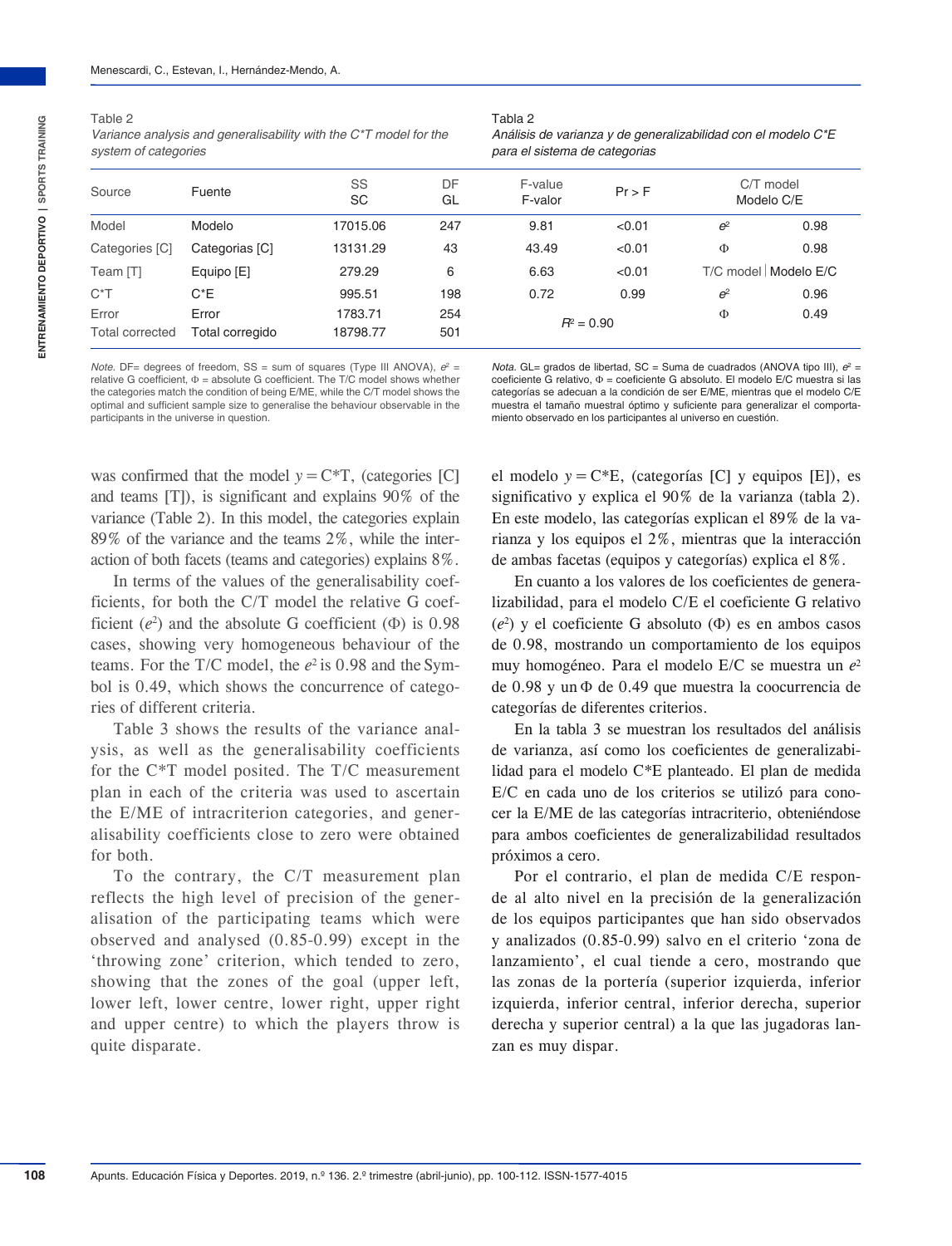# Table 3

|                                                                                                                                                                                                                                                                                                                                                                                                                                                                                                                                          |                                                     |       | Micro-<br>situation<br>Micro-<br>situación           | Offensive<br>tactical<br>system<br>Sistema<br>táctico<br>ofensivo | Defensive<br>tactical<br>system<br>Sistema<br>táctico<br>defensivo | Player                                                 | Throwing<br>zone<br>Zona de<br>Jugadora lanzamiento                                                                                                                                                                                                                                                                                                                                                                                                                                                                                                                             | Kind of<br>throw<br>Tipo de<br>lanzamiento            | Goalie<br>position<br>Posición<br>portera | Previous<br>action<br>Acción<br>previa | Result<br>Resultado |  |
|------------------------------------------------------------------------------------------------------------------------------------------------------------------------------------------------------------------------------------------------------------------------------------------------------------------------------------------------------------------------------------------------------------------------------------------------------------------------------------------------------------------------------------------|-----------------------------------------------------|-------|------------------------------------------------------|-------------------------------------------------------------------|--------------------------------------------------------------------|--------------------------------------------------------|---------------------------------------------------------------------------------------------------------------------------------------------------------------------------------------------------------------------------------------------------------------------------------------------------------------------------------------------------------------------------------------------------------------------------------------------------------------------------------------------------------------------------------------------------------------------------------|-------------------------------------------------------|-------------------------------------------|----------------------------------------|---------------------|--|
| Model                                                                                                                                                                                                                                                                                                                                                                                                                                                                                                                                    |                                                     | SS SC | 1136.86                                              | 655.20                                                            | 552.82                                                             | 347.49                                                 | 215.92                                                                                                                                                                                                                                                                                                                                                                                                                                                                                                                                                                          | 1809.16                                               | 2436.34                                   | 3085.00                                | 615.31              |  |
| Modelo                                                                                                                                                                                                                                                                                                                                                                                                                                                                                                                                   |                                                     | DF GL | 24                                                   | 18                                                                | 46                                                                 | 42                                                     | 48                                                                                                                                                                                                                                                                                                                                                                                                                                                                                                                                                                              | 30                                                    | 19                                        | 19                                     | 28                  |  |
|                                                                                                                                                                                                                                                                                                                                                                                                                                                                                                                                          |                                                     | SS SC | 854.78                                               | 492.55                                                            | 244.80                                                             | 176.41                                                 | 29.29                                                                                                                                                                                                                                                                                                                                                                                                                                                                                                                                                                           | 1409.89                                               | 1796.25                                   | 2463.32                                | 333.48              |  |
| C<br>С                                                                                                                                                                                                                                                                                                                                                                                                                                                                                                                                   | DF                                                  | GL    | 4                                                    | $\overline{\mathbf{c}}$                                           | 7                                                                  | 6                                                      | 7                                                                                                                                                                                                                                                                                                                                                                                                                                                                                                                                                                               | 5                                                     | 2                                         | 3                                      | 4                   |  |
|                                                                                                                                                                                                                                                                                                                                                                                                                                                                                                                                          | $\%$                                                | $\%$  | 90.23                                                | 81.45                                                             | 44.43                                                              | 44.84                                                  | 3.03                                                                                                                                                                                                                                                                                                                                                                                                                                                                                                                                                                            | 93.89                                                 | 91.97                                     | 94.76                                  | 79.67               |  |
|                                                                                                                                                                                                                                                                                                                                                                                                                                                                                                                                          |                                                     | SS SC | 20.47                                                | 50.82                                                             | 35.40                                                              | 11.22                                                  | 24.09                                                                                                                                                                                                                                                                                                                                                                                                                                                                                                                                                                           | 24.60                                                 | 42.32                                     | 43.15                                  | 17.26               |  |
| Τ<br>Ε                                                                                                                                                                                                                                                                                                                                                                                                                                                                                                                                   | DF                                                  | GL    | 6                                                    | 6                                                                 | 6                                                                  | 6                                                      | 6                                                                                                                                                                                                                                                                                                                                                                                                                                                                                                                                                                               | 6                                                     | 6                                         | 6                                      | 6                   |  |
|                                                                                                                                                                                                                                                                                                                                                                                                                                                                                                                                          | $\%$                                                | $\%$  | 0.12                                                 | 0.35                                                              | 0.88                                                               | 0.00                                                   | 2.07                                                                                                                                                                                                                                                                                                                                                                                                                                                                                                                                                                            | 0.70                                                  | 0.00                                      | 0.20                                   | 0.00                |  |
|                                                                                                                                                                                                                                                                                                                                                                                                                                                                                                                                          |                                                     | SS SC | 77.18                                                | 89.06                                                             | 219.66                                                             | 158.21                                                 | 143.60                                                                                                                                                                                                                                                                                                                                                                                                                                                                                                                                                                          | 68.99                                                 | 132.83                                    | 111.42                                 | 70.38               |  |
| $C^*T$                                                                                                                                                                                                                                                                                                                                                                                                                                                                                                                                   | DF                                                  | GL    | 14                                                   | 10                                                                | 33                                                                 | $30\,$                                                 | 35                                                                                                                                                                                                                                                                                                                                                                                                                                                                                                                                                                              | 19                                                    | 11                                        | 10                                     | 18                  |  |
| $C^*E$                                                                                                                                                                                                                                                                                                                                                                                                                                                                                                                                   | $\%$                                                | $\%$  | 9.65                                                 | 7.42                                                              | 54.69                                                              | 55.16                                                  | 94.90                                                                                                                                                                                                                                                                                                                                                                                                                                                                                                                                                                           | 5.40                                                  | 8.03                                      | 5.04                                   | 20.33               |  |
| Error                                                                                                                                                                                                                                                                                                                                                                                                                                                                                                                                    | SS                                                  | SС    | 194.17                                               | 94.67                                                             | 108.17                                                             | 241.17                                                 | 95.17                                                                                                                                                                                                                                                                                                                                                                                                                                                                                                                                                                           | 148.33                                                | 69.83                                     | 55.00                                  | 107.17              |  |
| Error                                                                                                                                                                                                                                                                                                                                                                                                                                                                                                                                    |                                                     | DF GL | 12                                                   | 11                                                                | 22                                                                 | 29                                                     | 30                                                                                                                                                                                                                                                                                                                                                                                                                                                                                                                                                                              | 16                                                    | 15                                        | 10                                     | 13                  |  |
| Total                                                                                                                                                                                                                                                                                                                                                                                                                                                                                                                                    |                                                     | SS SC | 3796.00                                              | 3710.00                                                           | 1948.00                                                            | 1847.00                                                | 1383.00                                                                                                                                                                                                                                                                                                                                                                                                                                                                                                                                                                         | 3898.00                                               | 5112.00                                   | 6140.00                                | 2894.00             |  |
| Total                                                                                                                                                                                                                                                                                                                                                                                                                                                                                                                                    |                                                     | DF GL | 37                                                   | 30                                                                | 69                                                                 | $72\,$                                                 | 79                                                                                                                                                                                                                                                                                                                                                                                                                                                                                                                                                                              | 47                                                    | 35                                        | 30                                     | 42                  |  |
|                                                                                                                                                                                                                                                                                                                                                                                                                                                                                                                                          |                                                     |       |                                                      |                                                                   |                                                                    |                                                        |                                                                                                                                                                                                                                                                                                                                                                                                                                                                                                                                                                                 |                                                       |                                           |                                        |                     |  |
| C/T model                                                                                                                                                                                                                                                                                                                                                                                                                                                                                                                                | $e^2$                                               | $e^2$ | 0.98                                                 | 0.97                                                              | 0.85                                                               | 0.85                                                   | 0.18                                                                                                                                                                                                                                                                                                                                                                                                                                                                                                                                                                            | 0.99                                                  | 0.98                                      | 0.99                                   | 0.96                |  |
| Modelo C/E                                                                                                                                                                                                                                                                                                                                                                                                                                                                                                                               | Ф                                                   | Ф     | 0.98                                                 | 0.97                                                              | 0.85                                                               | 0.85                                                   | 0.18                                                                                                                                                                                                                                                                                                                                                                                                                                                                                                                                                                            | 0.99                                                  | 0.98                                      | 0.99                                   | 0.96                |  |
| T/C model                                                                                                                                                                                                                                                                                                                                                                                                                                                                                                                                | $e^2$                                               | $e^2$ | 0.05                                                 | 0.12                                                              | 0.11                                                               | 0.00                                                   | 0.14                                                                                                                                                                                                                                                                                                                                                                                                                                                                                                                                                                            | 0.43                                                  | 0.00                                      | 0.13                                   | 0.00                |  |
| Modelo E/C                                                                                                                                                                                                                                                                                                                                                                                                                                                                                                                               | Ф                                                   | Φ     | 0.01                                                 | 0.02                                                              | 0.06                                                               | 0.00                                                   | 0.14                                                                                                                                                                                                                                                                                                                                                                                                                                                                                                                                                                            | 0.04                                                  | 0.00                                      | 0.08                                   | 0.00                |  |
| percentage of variance explained by each facet or the interaction of two facets,<br>categories and teams; $e^2$ = relative G coefficient $\Phi$ = absolute G coefficient. Let-<br>ters: C and T correspond to the facets of the categorical system, as categories<br>and teams, respectively. The T/C model shows whether the categories match the<br>condition of being E/ME, while the C/T model shows the optimal and sufficient<br>sample size to generalise the behaviour observable in the players in the universe<br>in question. |                                                     |       |                                                      |                                                                   |                                                                    |                                                        | porcentaje de varianza explicado por cada faceta o la interacción de las dos face-<br>tas, categorías y equipos; $e^2$ = coeficiente G relativo, $\Phi$ = coeficiente G absoluto.<br>Letras: C y E se corresponden con las facetas del sistema de categorías, siendo<br>categorías y equipos, respectivamente. El modelo E/C muestra si las categorías<br>se adecuan a la condición de ser E/ME, mientras que el modelo C/E muestra si<br>el tamaño muestral es óptimo y suficiente para generalizar el comportamiento<br>observador por los jugadores al universo en cuestión. |                                                       |                                           |                                        |                     |  |
|                                                                                                                                                                                                                                                                                                                                                                                                                                                                                                                                          |                                                     |       | <b>Discussion and Conclusions</b>                    |                                                                   |                                                                    |                                                        |                                                                                                                                                                                                                                                                                                                                                                                                                                                                                                                                                                                 | Discusión y conclusiones                              |                                           |                                        |                     |  |
| The objective of this study was to estimate the va-                                                                                                                                                                                                                                                                                                                                                                                                                                                                                      |                                                     |       |                                                      |                                                                   |                                                                    |                                                        | El objetivo del presente estudio fue estimar la validez                                                                                                                                                                                                                                                                                                                                                                                                                                                                                                                         |                                                       |                                           |                                        |                     |  |
| lidity of the WOT observational tool using the bases                                                                                                                                                                                                                                                                                                                                                                                                                                                                                     |                                                     |       |                                                      |                                                                   |                                                                    |                                                        | de la herramienta observacional WOT utilizando las                                                                                                                                                                                                                                                                                                                                                                                                                                                                                                                              |                                                       |                                           |                                        |                     |  |
| of the OM in water polo, which will enable future                                                                                                                                                                                                                                                                                                                                                                                                                                                                                        |                                                     |       |                                                      |                                                                   |                                                                    |                                                        | bases de la MO en waterpolo que permitan desarrollar                                                                                                                                                                                                                                                                                                                                                                                                                                                                                                                            |                                                       |                                           |                                        |                     |  |
| studies to be carried out with the proper quality in                                                                                                                                                                                                                                                                                                                                                                                                                                                                                     |                                                     |       |                                                      |                                                                   |                                                                    | futuros estudios con la adecuada calidad en términos   |                                                                                                                                                                                                                                                                                                                                                                                                                                                                                                                                                                                 |                                                       |                                           |                                        |                     |  |
| terms of precision, validity and reliability. To do                                                                                                                                                                                                                                                                                                                                                                                                                                                                                      |                                                     |       |                                                      |                                                                   | de precisión, validez y fiabilidad. Para ello, se realizó          |                                                        |                                                                                                                                                                                                                                                                                                                                                                                                                                                                                                                                                                                 |                                                       |                                           |                                        |                     |  |
| so, a generalisability study with two facets, catego-                                                                                                                                                                                                                                                                                                                                                                                                                                                                                    |                                                     |       |                                                      |                                                                   | el estudio de generalizabilidad con dos facetas: catego-           |                                                        |                                                                                                                                                                                                                                                                                                                                                                                                                                                                                                                                                                                 |                                                       |                                           |                                        |                     |  |
| ries [C] and teams [T] was carried out, as well as a                                                                                                                                                                                                                                                                                                                                                                                                                                                                                     |                                                     |       |                                                      |                                                                   |                                                                    | rías [C] y equipos [E], así como sus respectivas inte- |                                                                                                                                                                                                                                                                                                                                                                                                                                                                                                                                                                                 |                                                       |                                           |                                        |                     |  |
|                                                                                                                                                                                                                                                                                                                                                                                                                                                                                                                                          | study of their respective interactions in 6 women's |       |                                                      |                                                                   |                                                                    |                                                        | racciones en 6 partidos de waterpolo femenino en los                                                                                                                                                                                                                                                                                                                                                                                                                                                                                                                            |                                                       |                                           |                                        |                     |  |
|                                                                                                                                                                                                                                                                                                                                                                                                                                                                                                                                          | water polo matches in the 2012 London Olympics.     |       |                                                      |                                                                   |                                                                    |                                                        | Juegos Olímpicos de Londres 2012. Con dicho análisis                                                                                                                                                                                                                                                                                                                                                                                                                                                                                                                            |                                                       |                                           |                                        |                     |  |
|                                                                                                                                                                                                                                                                                                                                                                                                                                                                                                                                          |                                                     |       | The goal of this analysis was to first ascertain the |                                                                   |                                                                    |                                                        |                                                                                                                                                                                                                                                                                                                                                                                                                                                                                                                                                                                 | se pretendían conocer, por una parte, los componentes |                                           |                                        |                     |  |
| variance components which contribute to error in the                                                                                                                                                                                                                                                                                                                                                                                                                                                                                     |                                                     |       |                                                      |                                                                   |                                                                    |                                                        | de la varianza que contribuyen al error de medida, así                                                                                                                                                                                                                                                                                                                                                                                                                                                                                                                          |                                                       |                                           |                                        |                     |  |

Tabla 3

## **Discussion and Conclusions**

## **Discusión y conclusiones**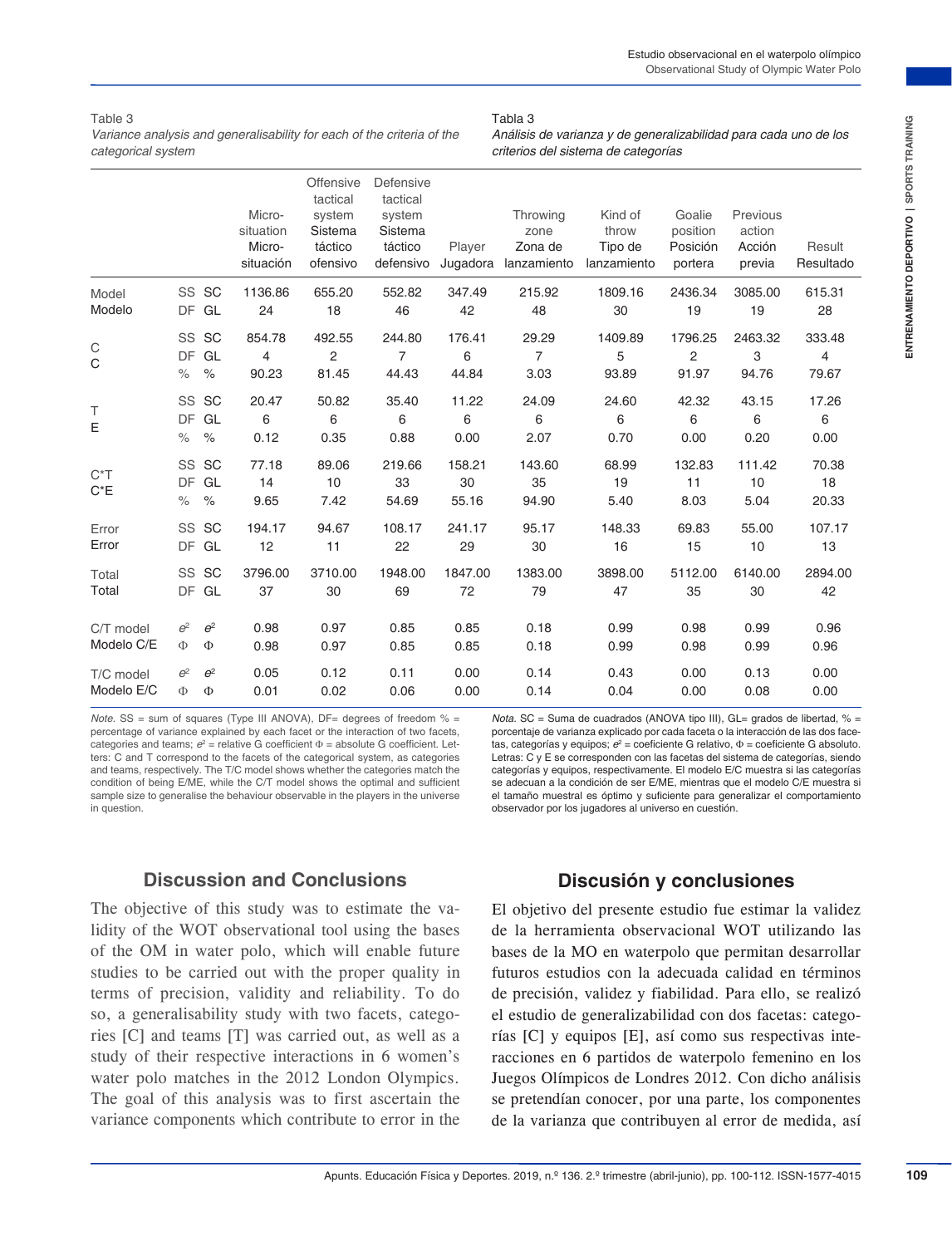measurement, as well as to ascertain whether the observed behaviours can be generalised to the universe in question (C/T) and to learn the E/ME of the categories comprising each criterion in the WOT tool  $(T/C)$ .

The variance analysis enabled us to ascertain the variance that explains each facet (Lafave & Butterwick, 2014). The results of the variance components show that the model made up of the facets 'categories' and 'teams' explains 90% of the variance, with the 'categories' facet being the one that explains the most (89%). The high variability associated with the 'categories' facet implies that they fulfil the E/ME condition. Table 3 shows the percentage of variance of each facet associated with each criterion, where the criteria of 'micro-situation', 'offensive tactical system', 'goalie position', 'previous action', 'type of throw' and 'result' seem to be the ones that explain the highest percentage of variance. These results enable us to confirm that these criteria should indeed be included within the observational tool, since they explain much of the variability of the model and, by extension, enable us to explain much of the behaviour of the water polo players.

In terms of the 'teams' facet, it explains 2% of the variance of the model. The low explained variance reveals very similar behaviour among teams, and the highest percentage of variance for the 'teams' is shown in the criteria 'offensive tactical system', 'defensive tactical system' and 'throwing zone'. In this sense, the high variability associated with the 'teams' facet shows different behaviour among teams, which could be used in future inferential studies to segment and compare the sample in accordance with the technical-tactical behaviour of the competitors (offensive tactical system, defensive tactical system and throwing zone).

In terms of the generalizability analysis, the T/C measurement plan was used to check whether the categories fulfilled the E/ME condition, with a generalisability coefficient near zero, thus fulfilling the E/ME condition of the categories and avoiding their overlap, which could distort the results of the observational study (Anguera, Magnusson, & Jonsson, 2007). In this sense, the optimal generalisability coefficient values are a strong indicator of the reliability of the observational tool (Lafave & Butterwick, 2014).

como si las conductas observadas pueden ser generalizables al universo en cuestión (C/E) y por otra parte, conocer la E/ME de las categorías que forman cada criterio de la herramienta WOT (E/C).

El análisis de varianza permite conocer la varianza que explica cada faceta (Lafave y Butterwick, 2014). Los resultados de los componentes de varianza muestran que el modelo constituído por las facetas 'categorías' y 'equipos' explica el 90% de la varianza, siendo la faceta 'categorías' la que explica su mayor parte (89%). La alta variabilidad asociada a la faceta 'categorías' implicaría que estas cumplen la condición E/ME. En la tabla 3 se puede observar el porcentaje de varianza de cada faceta asociada a cada criterio, donde los criterios de 'microsituación', 'sistema táctico ofensivo', 'posición del portero/a', 'acción previa', 'tipo de lanzamiento' y 'resultado' parecen ser los que más porcentaje de la varianza explican. Dichos resultados permiten confirmar que la inclusión de estos criterios dentro de la herramienta observacional fue acertada ya que permiten explicar gran parte de la variabilidad del modelo, y por extensión, permitirán explicar gran parte del comportamiento de las waterpolistas.

En cuanto a la faceta 'equipos', esta explica el 2% de la varianza del modelo. La poca varianza explicada nos indica un comportamiento muy similar entre los equipos, siendo en los criterios de 'sistema táctico ofensivo', 'sistema táctico defensivo' y 'zona de lanzamiento' donde se muestran los mayores valores de porcentaje de varianza para los 'equipos'. En este sentido, una alta variabilidad asociada a la faceta 'equipos' mostraría un comportamiento diferente de estos, el cual podría utilizarse en futuros estudios inferenciales para segmentar y comparar la muestra de acuerdo al comportamiento técnico-táctico de las competidoras (sistema táctico ofensivo, sistema táctico defensivo y zona de lanzamiento).

En cuanto al análisis de generalizabilidad, el plan de medida E/C se utilizó para comprobar si las categorías cumplían la condición de E/ME, dándose un coeficiente de generalizabilidad próximo a cero y cumpliéndose la condición de E/ME de las categorías, evitando su superposición, lo que podría distorsionar los resultados del estudio observacional (Anguera, Magnusson y Jonsson, 2007). En este sentido, los valores óptimos del coeficiente de generalizabilidad presentan un fuerte indicador de la fiabilidad de la herramienta observacional (Lafave y Butterwick, 2014).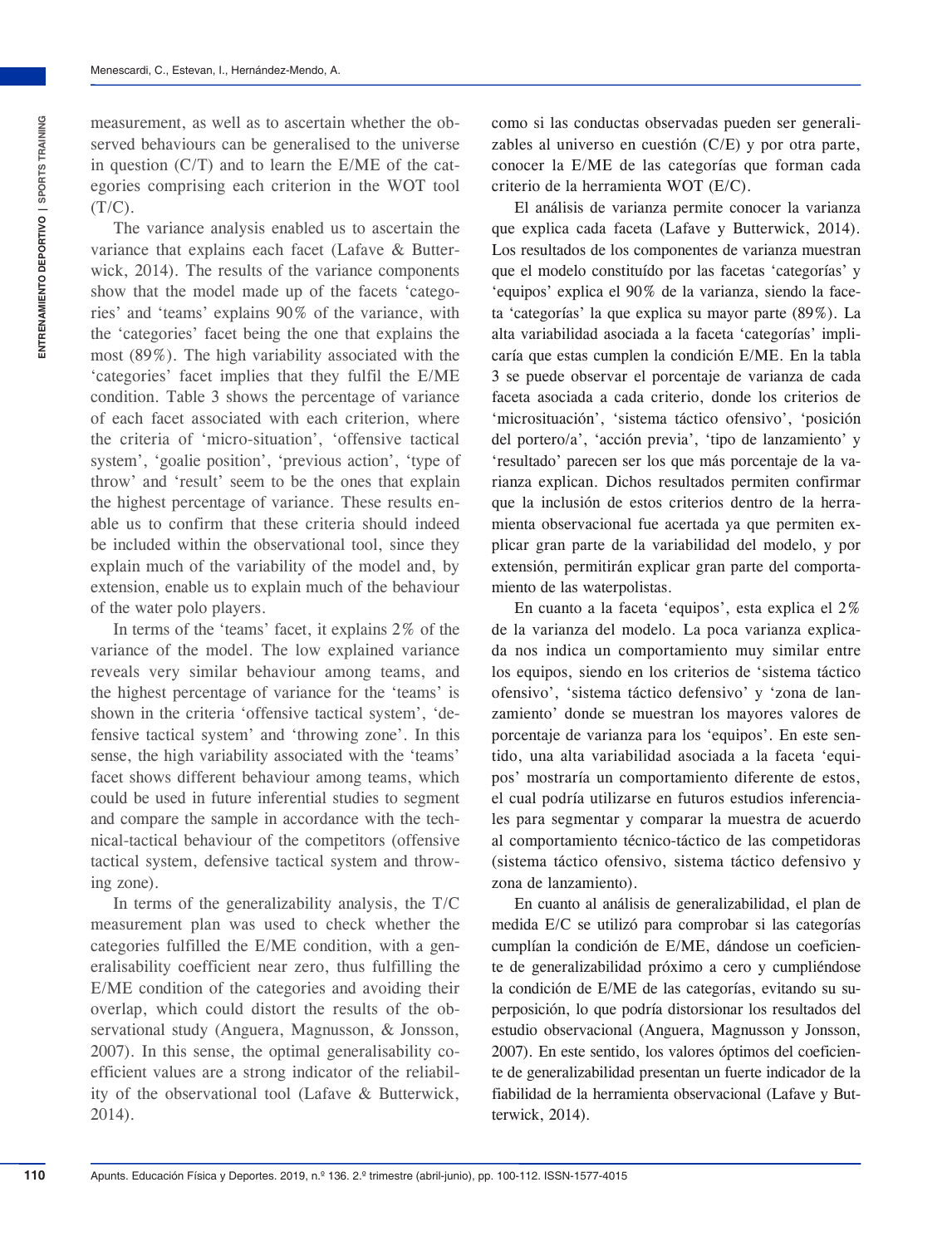On the other hand, the C/T measurement plan was used to ascertain the level of precision of the generalisation of the participating teams which were observed and analysed, showing values near 1 (Blanco-Villaseñor et al., 2014). According to Blanco-Villaseñor et al. (2014), the sample of 6 matches could be considered sufficient to generalise the data to all the women's matches in the 2012 London Olympics. Previous studies (Blanco-Villaseñor et al., 2000; Hernández-Mendo et al., 2016) have already shown the vast potential of GT, which allows behaviour to be generalised through the analysis of smaller samples.

The limitation of this study may be the use of a single expert observer; however, previous studies using the OM have applied GT in sports without considering that parameter (e.g., Blanco-Villaseñor et al., 2000) and highlighting the reliability of the results. Finally, it is worth noting that this study shows variables related to a completion action (throw), which can be used by coaches and athletes in applied situations, as well as by researchers for future studies.

This study offers the scholarly and professional community a valid tool capable of generalising the information observed in the corresponding universe and showing an observational design through the WOT tool which fulfils the E/ME demands of the categories in the OM, thus laying the groundwork for using OM in this sport.

#### **Acknowledgements**

This work was supported by one grant (DEP2015- 66069-P) from the Department of Research, Development and Innovation of the Spanish Ministry of the Economy and Competitiveness, as well as the Junta de Andalucía [Council for Innovation, Science and Business] with the grant SEJ 444.

#### **Conflict of Interests**

No conflict of interest was reported by the authors.

measurement plant<br>
measurement plant and the base complex plant and consider a consider the complex plant and the complex plant and the deported of the measurement of the complex plant and the consideration of the complex Por otra parte, el plan de medida C/E fue utilizado para conocer el nivel de precisión de la generalización de los equipos participantes que han sido observados y analizados, mostrando valores cercanos a 1 (Blanco-Villaseñor et al., 2014). De acuerdo con Blanco-Villaseñor et al. (2014), puede considerarse la muestra de 6 partidos como suficiente para generalizar los datos a la totalidad de partidos femeninos de los Juegos Olímpicos de Londres 2012. Estudios previos (Blanco-Villaseñor et al., 2000; Hernández-Mendo et al., 2016) ya mostraban el gran potencial de la TG permitiendo generalizar el comportamiento a través del análisis de muestras más pequeñas.

La limitación de este estudio podría ser la utilización de un único observador experto; sin embargo, estudios previos en la MO han aplicado la TG en el deporte sin contemplar dicho parámetro (Blanco-Villaseñor et al., 2000) y destacando la fiabilidad de los resultados. Finalmente, cabe destacar que el presente trabajo muestra variables relativas a una acción de finalización (lanzamiento) que puede ser utilizada por entrenadores y deportistas en el campo aplicado así como por investigadores para futuros estudios.

El presente trabajo ofrece a la comunidad científica y profesional una herramienta válida capaz de generalizar la información observada al universo correspondiente y mostrar un diseño observacional a través de la herrramienta WOT que cumple con las exigencias de E/ME de las categorías propias de la MO, creando así las bases de la MO en este deporte.

#### **Agradecimientos**

Este estudio recibió apoyo económico (DEP2015- 66069-P) del Departamento de Investigación, Desarrollo e Innovación del Ministerio de Economía y Competitividad, así como de la Junta de Andalucía (Conserjería de Innovación, Ciencia y Empresa) con la ayuda SEJ 444.

#### **Conflicto de intereses**

Las autorías no han comunicado ningún conflicto de intereses.